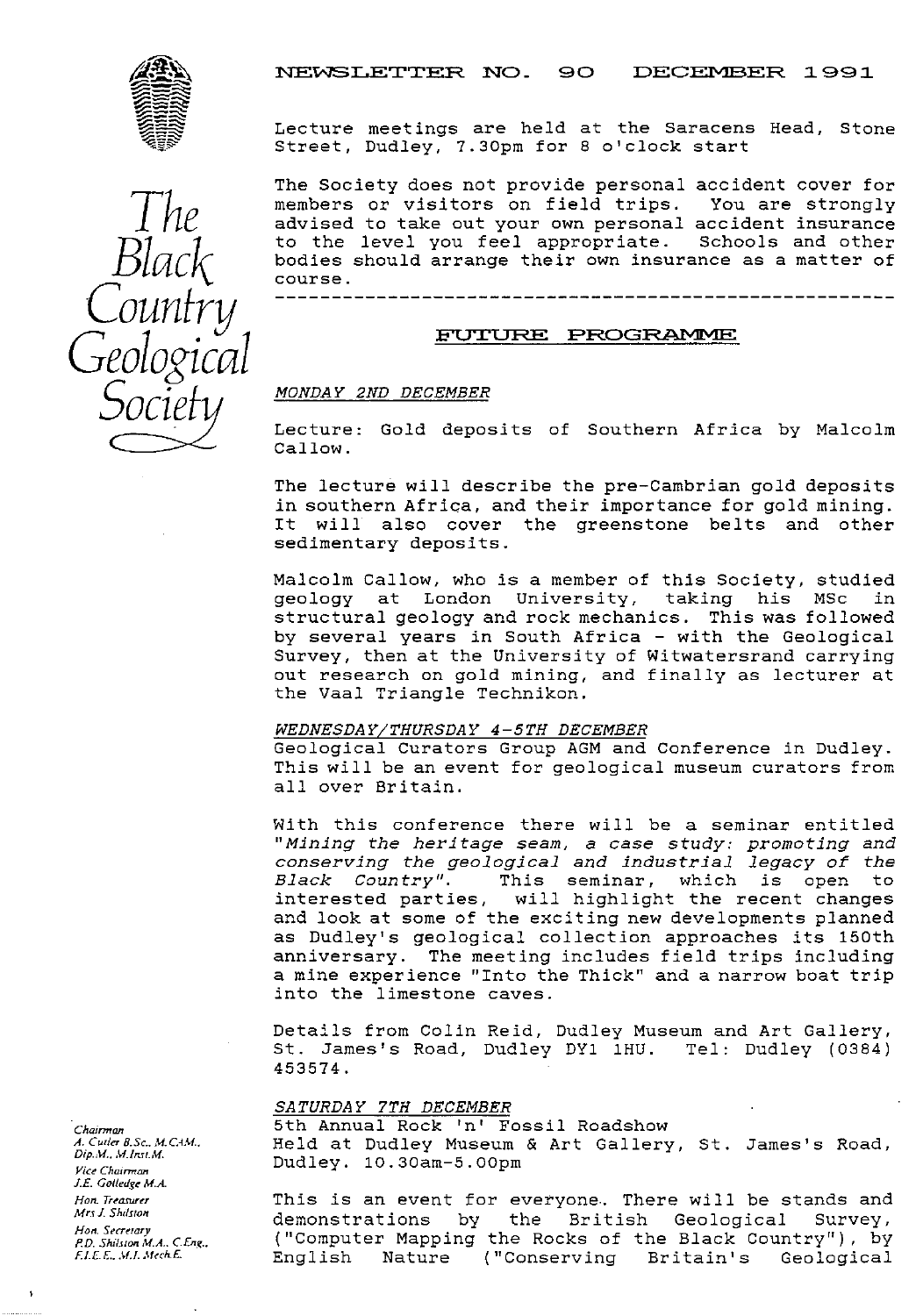Heritage") and by local companies and societies. Also a "bring your own specimens for identification" stand and other displays.

The film "Journey Into Time" will be shown at 11.O0am and 3.00pm

### MONDAY 13TH JANUARY 1992

Lecture: W.J. Harrison (1845-1908). Birmingham geologist and photographer. A historical lecture illustrated by Harrison's own photographs. Lecturer: Peter James, local studies archivist, Birmingham Central Library.

William Jerome Harrison was an important figure in Midlands geology, a friend of Professor Lapworth and other eminent Victorian geologists. His name was given to Lake Harrison, the glacial lake which formed during the ice age and covered a wide area of the Midlands, being some 50 miles across.

He was also an enthusiastic photographer, and Birmingham Library has some 600 of his negatives. He arranged to take his holidays near good geological sites - Dorset, Yorkshire coast - so while his family played on the beach he went off with his plate camera.

Peter James, the lecturer, has selected some of Harrison's best geological photos. He will outline Harrison's work and methods, and describe the geological interest. It will make an unusual and interesting evening.

Peter James not only located the collection of Harrison's negatives held in Birmingham, but also started a countrywide search for a national collection of some 9000 other negatives that was believed to exist. As a result of his initiative, this major collection of photographs was found, unrecognised, in a box at Southampton University; it has now been transferred to the Geological Survey archives, and forms a unique record of British geology.

#### *FRIDAY 17TH JANUARY - 150TH ANNIVERSARY*

This date marks the 150th anniversary of the Dudley and Midland Geological Society. The BOGS will be marking this event during 1992 - watch this space.

#### MONDAY 24TH FEBRUARY

Annual General meeting followed by a talk "Mount St. Helens - ten years on" by Paul Shilston.

Mount St. Helens blew its top on 18th May 1980. Paul was there in the summer of 1990 - ten years later - and will describe the history of the volcano over that period, together with other geological features in the Cascade Mountains of Oregon and Washington states. These include Lassen Volcanic National Park, Crater Lake, Mount Rainier and Newberry Crater.

#### *MONDAY 23RD* MARCH

Lecture: "Geology and the nuclear industry" by Nigel Monckton, UK Nirex Ltd.

UK Nirex Ltd are responsible for developing disposal facilities for certain.<br>Categories of solid radioactive waste arising in the next few decades. The categories of solid radioactive waste arising in the next few decades. proposed disposal method is emplacement in cavities excavated in suitable geological strata at a depth of 200-1000 metres.

The lecture will outline the sources and quantities of wastes arising before discussing the research being carried out into radioactive waste disposal.

This work includes the development of mathematical models to predict the future behaviour of the disposal site, together with geological and laboratory studies to obatin data in support of these models.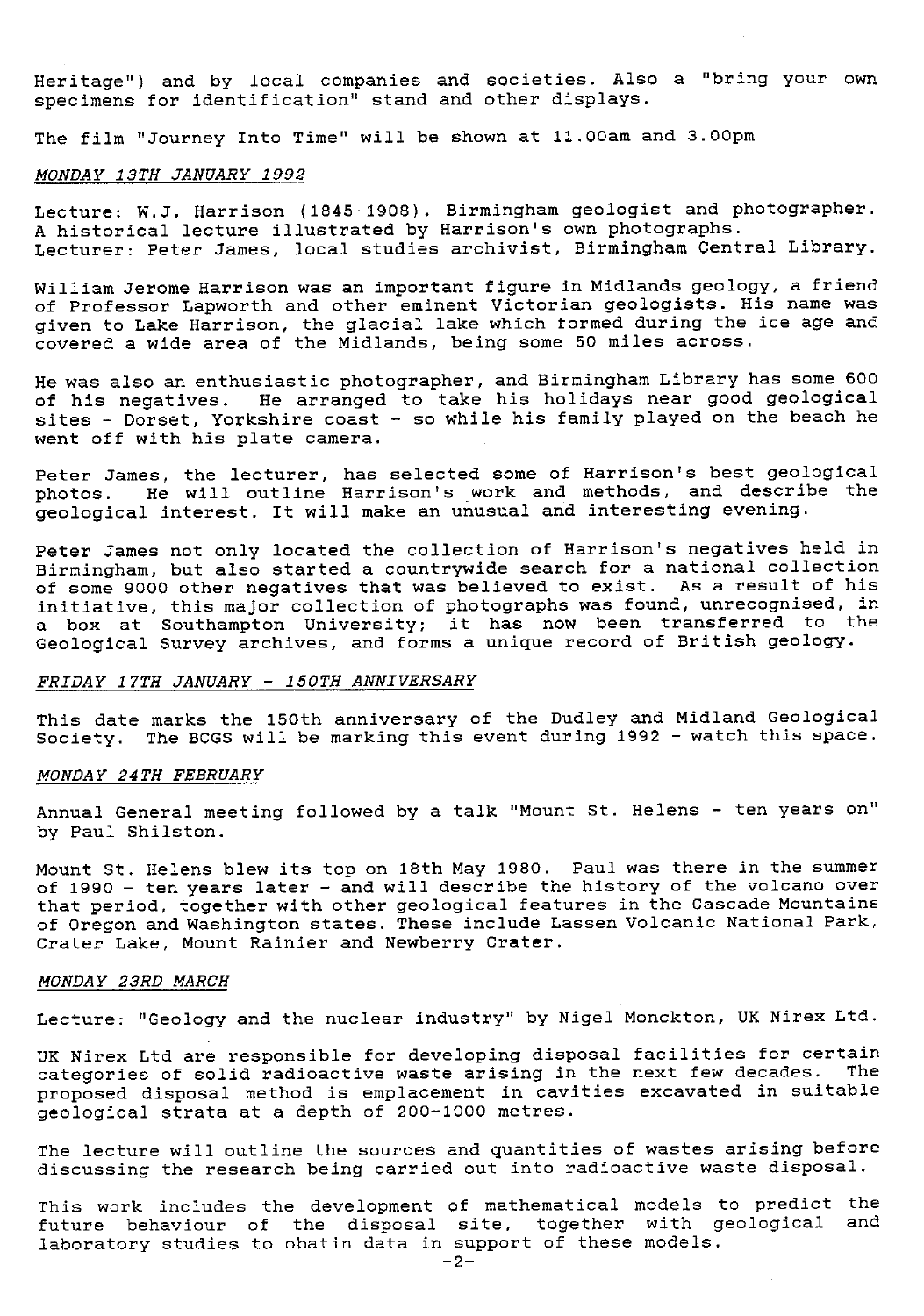*SATURDAY & SUNDAY 4TH & 5TH APRIL* Local History Fair at Dudley Town Hall. 10.00am to 5.00pm. APRIL - lecture to be announced *SUNDAY 17TH MAY* Field Meeting to Leckhampton Quarry, near Cheltenham. Leader: Dr. Chris Sands. Meet 11.00am at the car park at Leckhampton Quarry (grid ref: 949186). This is about 2 miles south of Cheltenham, off the B4070 road from Cheltenham to the "Air Balloon" and Birdlip.

----------------------------------------------------------------------------

#### **ELDI'rc) Pi]L**

There's always something to celebrate with the Black Country Geological Society. The Geological Curators' Group have asked to hold their A.G.M. and Conference at Dudley this year and the programme arranged demonstrates how much the area, energetically promoted by Colin reid, has to offer the public.

Next year should be another memorable year for us. 1992 marks the 150th anniversary of the Dudley and Midland Geological Society and our programme is to have a historical flavour. Picture the energy and enthusiasm of the gentlemen and ladies of 1842 who met at 12 noon on the 7th June to hear a lecture on the igneous rocks of the South Staffordshire coalfield, ate a cold collation at the Dudley Arms and then visited the Rowley Hills to inspect the quarrying operations. Alas, we have no record of their cold collation or description of their dress or transport.

We aim to recreate items from their programme in 1992 including visits to Rowley Regis and Shropshire, a boat trip with geological commentary through the soon-to-be-opened Dudley canal, a lecture on Silurian Geology and a major geological exhibition in Dudley Town Hall in November.

Sadly, to my knowledge, our membership no longer includes one, let alone thirteen peers, but we, like them, have been well served by eminent geologists.

No doubt the Treasurer will veto my suggestion that, in celebration, our annual subscription, like theirs, should be set at one guinea. However, I think our programme is sufficiently enticing to encourage people to renew their subscriptions at the prevailing rates.

#### **FR.EPOFtTS**

# Field Trip to Chipping Norton and Charlbury Areas, Sunday 22 September 1991

A slight coolness in the morning air and an abundance of blackberries told of the closeness of autumn, but members who assembled at Cross Hands on 22 September were to be favoured with a fine day for an examination of Middle Jurassic rocks near Chipping Norton.

The leader was John Crossling of the Warwickshire Museum, Warwick. Formally, John's bailiwick ends at Cross Hands, which marks the southern extremity of the county, but he appeared to have the necessary visa to take us on to Charlbury in the afternoon, deep in Oxfordshire.

Cross Hands Quarry is out in flat-lying bedded limestones belonging to the Bajocian time sub-division of the Jurassic System (about 170-175 million years old). Six or seven metres of stratgraphic thickness are exposed.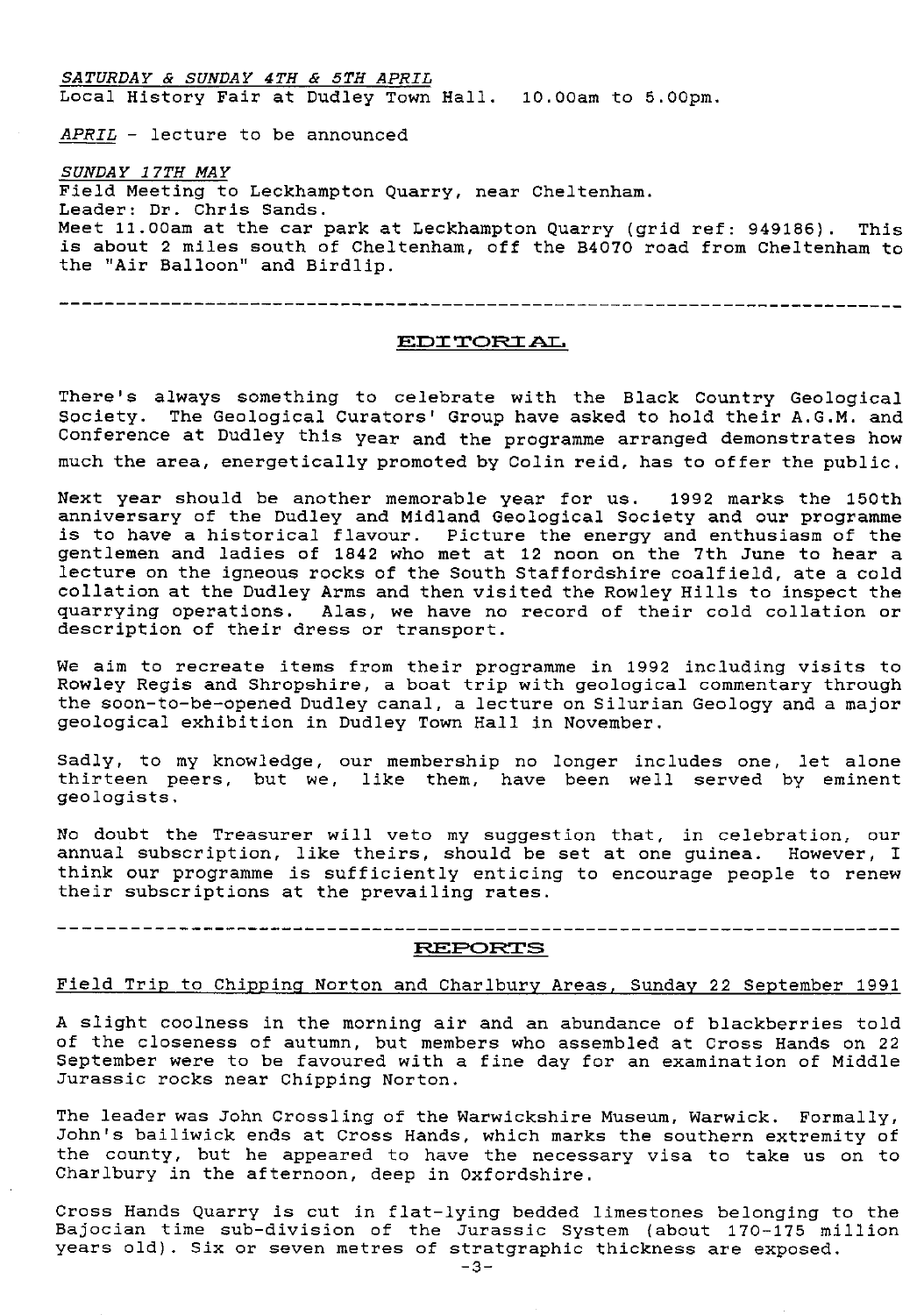The oolitic grainstone texture and soft, warm colours of the rocks, cream to honey-gold with touches of ochre, already suggest an origin in shallow tropical seas; but the fossils to be found enhance this notion to the level of proof. They are most common in the lower 3 metre thick marly limestsone unit known as the Clypeus Grit. One or two almost complete examples of the eponymous fossil (a large flat echinoid) were found, though broken fragments of it are plentiful. Rhynchonellid and Terebratulid brachiopods are abundant and well preserved, as are also a range of lamellibranch genera - some of which are preferentially preserved as internal casts rather than actual shells. Corals reinforce the interpretation of these rocks as deposits of a warm shallow sea, and sizeable pieces of fossil wood point to currents coming from adjoining land or islands. High-spired gastropods, serpulid worm *tubes,* numerous burrows and trails further emphasise the high level of biological activity that went on on the floor of this wave-stirred sea.

The Chipping Norton Limestone has better qualities as a building stone or for walling that the Clypeus Grit, which it overlies. It is about 3 metres thick, thickly bedded, vertically jointed, harder and less marly. In fossil content it is not as fruitful, while yielding a similar assemblage of marine benthic organisms and fossil wood.

After an absorbing couple of hours picking over *the* rock debris in Cross Hands Quarry, John Crossling conducted the party to the central pub in Charlbury some fifteen kilometres to the south-east, *where* many enjoyed an outdoor lunch in a sun-trap in *the* back yard. Older buildings of Charlbury are of mellow local stone, with several examples of Stonefield Slate roofing.

Charlbury Town Quarry is a one kilometre walk from the pub. *The* sequence there begins with the Chipping Norton Limestone, which is the lowest level at present being worked. it is about 6 metres thick, hard, sparsely fossiliferous, and displays large-scale current bedding, with inclined foresets spanning at least 4 metres gross in beds individually up to 1 metre in thickness. This shows that the oolite grains of which this limestone is made behaved exactly like sand at the time of deposition. A layer of crystalline gypsum a few centimetres thick marks the top of the formation, apparently representing a brief episode of evaporation or even dessicatior before normal marine conditions were re-established.

The overlying unit is in strong contrast: a soft, crumbly dark grey shale, barely 2 metres thick and known as the Sharpshill Formation. It is richly fossiliferous, containing innumerable small oysters, some smooth-shelled bivalves, echinoid fragments and specks of plant debris. Twenty-six kilometres north west of Charlbury the remains of an early Stegosaurian dinosaur have been found at approximately the same stratigraphic level.

Above the Sharpshill Formation follows a 1-2 metre thick unit of roughly bedded, light yellowics limestone containing decimetres-thick layers composed almost entirely of loose, broken oyster shells. Two fossils thought to be palatal teeth of sharks were found. This unit passes laterally a few kilometres away into the famous Stonefield Slate, although at Charlbury it is difficult to discern any of the platy splitting potential of the limestones so characteristic in the workings at Stonesfield.

Uppermost in Charlbury Town Quarry comes the Taynton Limestone Formation which is a bedded, fossiliferous oolite showing current bedding and related sedimentary structures which may be infilled channels, or coalescing sets of foreset beds moving together from opposing directions. Some 4 to 5 metres of Taynton Limestone are exposed below the soil cover at the top of the quarry face.

Society members are indebted to John Crossling for his full and lucid account of what was to be seen and for a well organised enjoyable day in the field. It had the true taste of Cotswolds Jurassic at its best.

DAVID GOSSAGE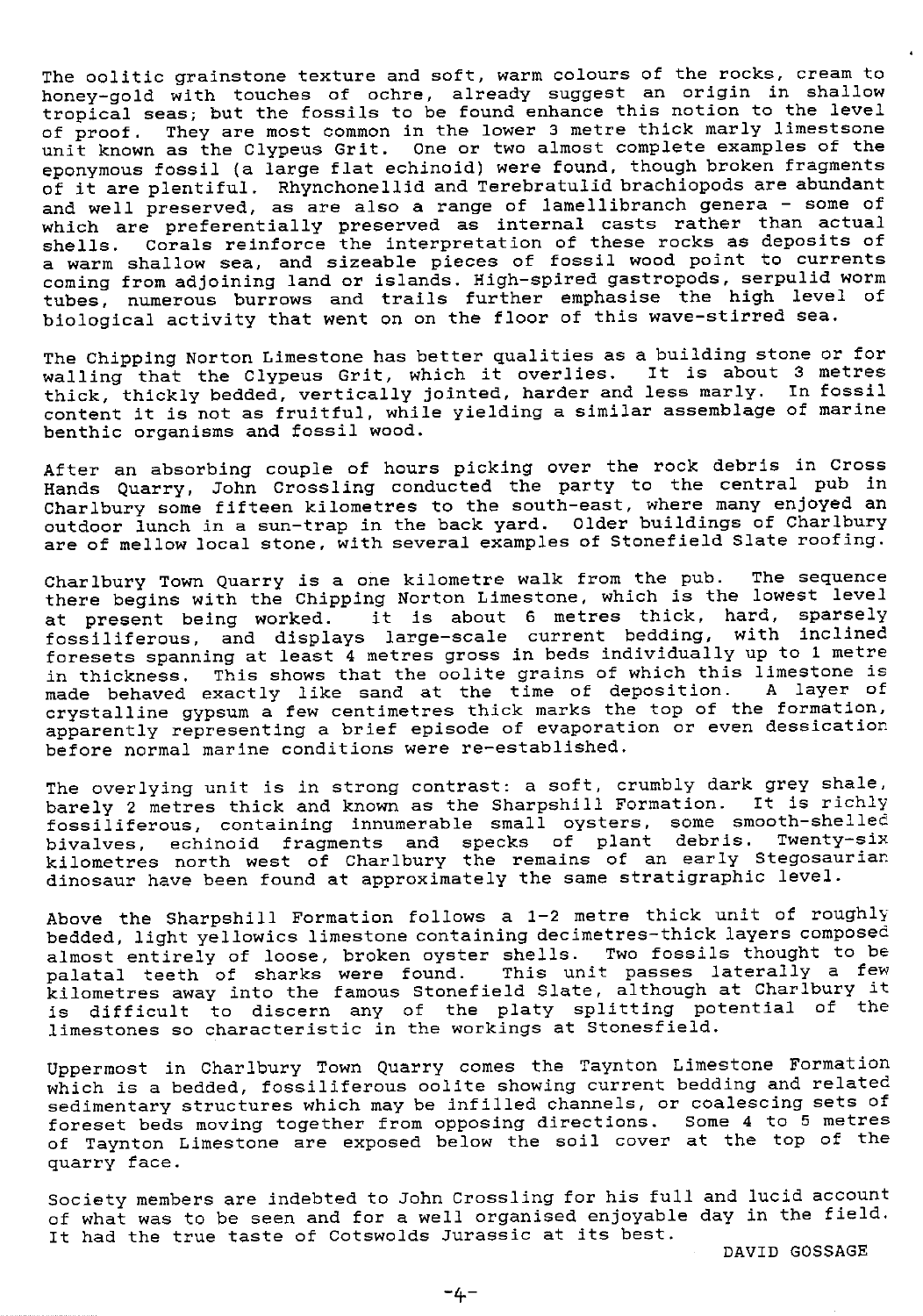Field Excursion to examine the Upper Carboniferous Rocks of the Western part of the South Stafordshire Coalfield, Sunday 27th October 1991

Leaders: Dr. John Powell, Dr. Brian Glover, Dr. Colin Waters (British Geological Survey).

This trip would perhaps have been more aptly entitled "How to distinguish one red pebbly sandstone from another when you have limited outcrops and virtually no fossils whatsoever!", and is a testimony to the excellent work of the B.G.S. in this area.

The object of the day was to show how these "red beds" could be distinguished from each other and grouped into the following units:-

> The Kidderminster Formation The Bridgnorth Formation The Clent Formation The Enville Formation The Keele Formation

The day began at the site of the former Baggeridge Colliery (now Baggeridge Country Park) where we were shown how to "read the landscape" by noting features like valleys and small humps and bumps that "give-away" the faults and hard rocks which lie beneath.

The first stop was a small disused quarry in the Enville Formation in Baggeridge Country Park (CR SO 8913 9312). Here the rockface was composed of well-rounded pebbles of grey limestone and red and yellow chert (or silicified mudstones) in a course sandstone matrix. Poorly developed cross bedding suggested that the pebbles had been transported from the north. Dr. John Powell told of *his discovery* of a complete trilobite in a pebble in this Formation at West Bromwich. The trilobite was thought to have come from the Carboniferous limestones of the Skipton area, which must at this time have been uplifted. The presence of large pebbles and erosion surfaces indicated that these sediments were deposited in a high energy-flood type environment and the presence of calcite (cemented soil) deposits elsewhere in this Formation indicated an arid environment. We learned that the Enville Formation was 60-70% composed of mudstones but the conglomerates define it.

The next stop was to the north in Sedgley Hall Park (GR SO 912 940) to examine the Clent Formation in a small stream section. This horizon was seen to be much more sandy in nature, with "fish-eyes" (pale reduction spots) and bands of breccia. The breccias were quite different from the conglomerates of the Enville Formation as the casts were mainly volcanic rocks including felsites and rhyolites and were sub angular to angular in nature. *These* have been identified as Uriconian volcanics whose source is likely to be the Malverns are or north Worcestershire, indicating a clear change in the sedimentation.

A very pleasant luch at the Glynne Arms "Crooked House", Himley, was followed by a visit to Wordsley Ridge. Here again the typical features of the Clent Formation were displayed in exposures in the valley. A climb to the higher land to the rear of Wordsley Hospital allowed a wide view across the open country beyond Wordsley and out to Ridge Hill. Again, we were encouraged to "read the landscape" and see how the sandstones of the Wordsley Ridge dipped away at about 23° to the south west and then rose again out of the landscape at Ridge Hill forming a wide downfold (The Stourbridge Syncline) in the landscape. The Western Boundary Fault made its presence felt by throwing down the Clent Formation in the valley below us against the prominen Wordsley Ridge composed of the Bridgnorth Sandstone and Kidderminste Conglomerate.

A closer inspection of the rocks of the ridge (GR SO 895 869) indicated that a well sorted, millet seed sandstone with very clear cross bedding formed the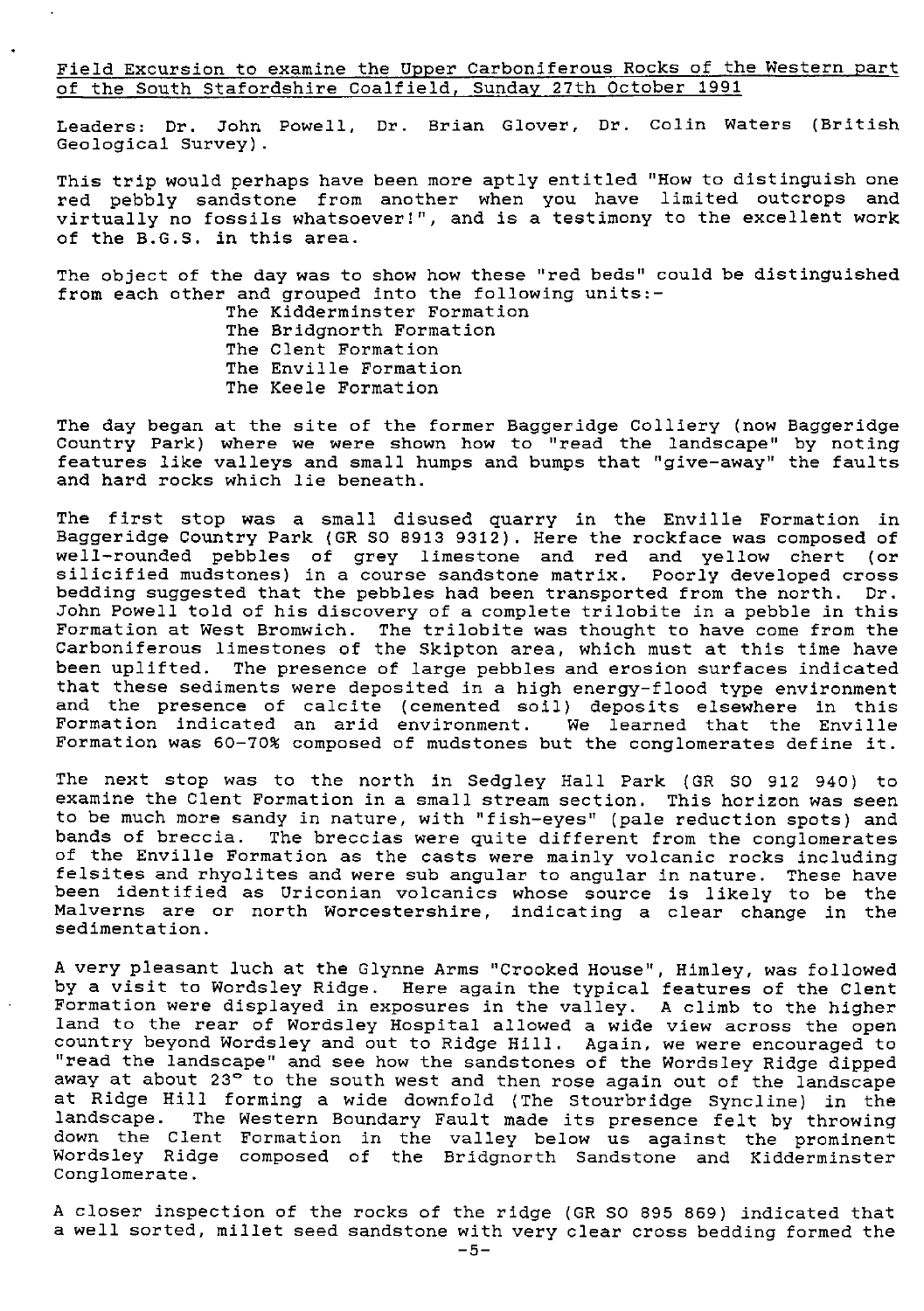ridge (Bridgnorth Sandstone) which was protected from the rigours of erosion by a crown of hard Kidderminster Conglomerate. The cross bedding indicated an easterly wind direction and was interpreted as a series of barchan type dunes which rapidly accumulated in a desert basin. These dunes range in size between 10 and loom high.

The final stop of the day **was** at Clent Visitor Centre (SO 938 807) where a gloomy grey day defied spectacular views across the landscape. At this location the Keele Formation was examined in a tiny overgrown quarry (the uppermost Keele beds) which were brownish sandstone. The centre stands approximately on the boundary of the Keele and the Clent Formation and the Enville Formation is absent.

To close the day core from Wychbury Hill tunnel project was handed around and a glimpse into the future was provided with Dr. John Powell telling us of a new borehole project of the BGS in the Romsley area to examine the sequence of Upper Carboniferous rocks in much more detail.

Our thanks go to John, Colin and Brian for a fully enjoyable and informative day.

**GRAHAM WORTON**

#### **ITEMS IN BRIEF**

**1. Geology** Tod

Geology Today is a lively magazine for amateur and professional geologists, with articles and shorter features on a wide range of geological topics.

Members of the BCGS are entitled to a 20% discount on the magazine subscription - for 1992 the subscription with discount is £19.60 covering six issues.

Details available from the Secretary (Paul Shilston) or from the publishers: Blackwell Scientific Publications Ltd Blackwell Scientific Publications Ltd Osney Mead, Oxford, 0X2 ODT. Telephone: 0865 791155

- 2. Earth Science Conservation Conferences
	- Details from Chris Stevens, Head of Earth Science, English Nature, Northminster House, Peterborough, PE1 1UA Telephone: 0733 340345
	- (a) "Conserving our landscape; evolving landforms and Ice Age heritage". 14-17th May 1992 at Crewe. Registration required by 30 November 1991.
	- (b) "Conserving Britain's minerological heritage". 31 March-2 April 1992. Based at Manchester. Registration required by 3 Feb 1992.
- 3. University of Birmingham Courses
	- (a) Dawn of the Dinosaurs. 11th & 25th April 1992. The second meeting is held at Leicester Museum. Course fee £20. Advance booking essential.
	- (b) Weymouth Bay to Lulworth Cove a classic geological section. Weekend 15-17 May 1992. Based at Weymouth.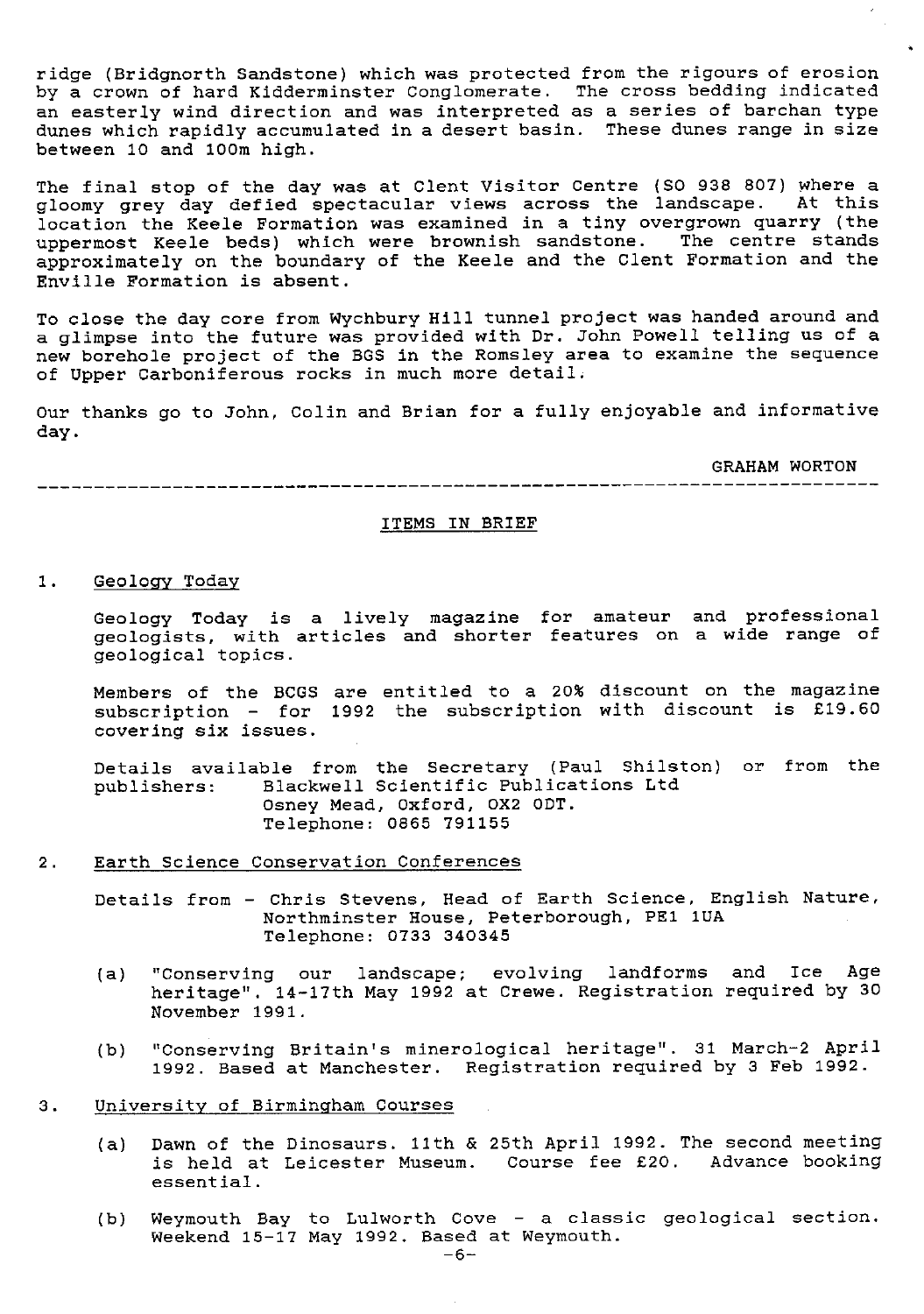Details from School of Continuing Studies, University of Birmingham, Edgbaston, Birmingham 315 2TT. Phone 021 414 5607.

- 4. H.M.S.0 have produced a leaflet advertising their geology book. B.G.S. memoirs are available for areas from Falmouth to Greenock via the Northern Pennine orefields. However, our members are so well travelled they may require the Geology of Southern Peru of the Geochronology of the Sudan, though the fourth edition of the British Regional Geology of the Northern Highlands of Scotland will probably be of more general interest. A complete listing of B.G.S. books can be obtained free from HMSO Books, Dept B St Crispins, Duke Street, Norwich NR3 1PD.
- 5. It was good to see Eileen Bakewell at the field meeting on 22nd September. Eileen was a founder member and an early treasurer of the Society. It was a pity that, despite a large turnout, there were so few of her former friends to greet her. Now resident in Banbury we hope she will be able to attend meetings more often.
- 6. Commiserations to Steve Hughes on his car accident returning from the Chipping Norton field trip. We hope it will not be too long before his M.G. is back on the road.

7. Welcome to new members: Lucy Burgess - Bewdley Les Drinkwater - Oldswinford Hospital School Geology Club Mrs Patricia Hadley - Wombourne Mrs Aileen Healey - Kidderminster Martin Jackson - Wednesbury Dr. Roy Thompson - Codsall

Kate Ashcroft Paul Shilston Sutton Coldfield Kings Norton

Editor Secretary Secretary Secretary

16 St. Nicolas Gardens